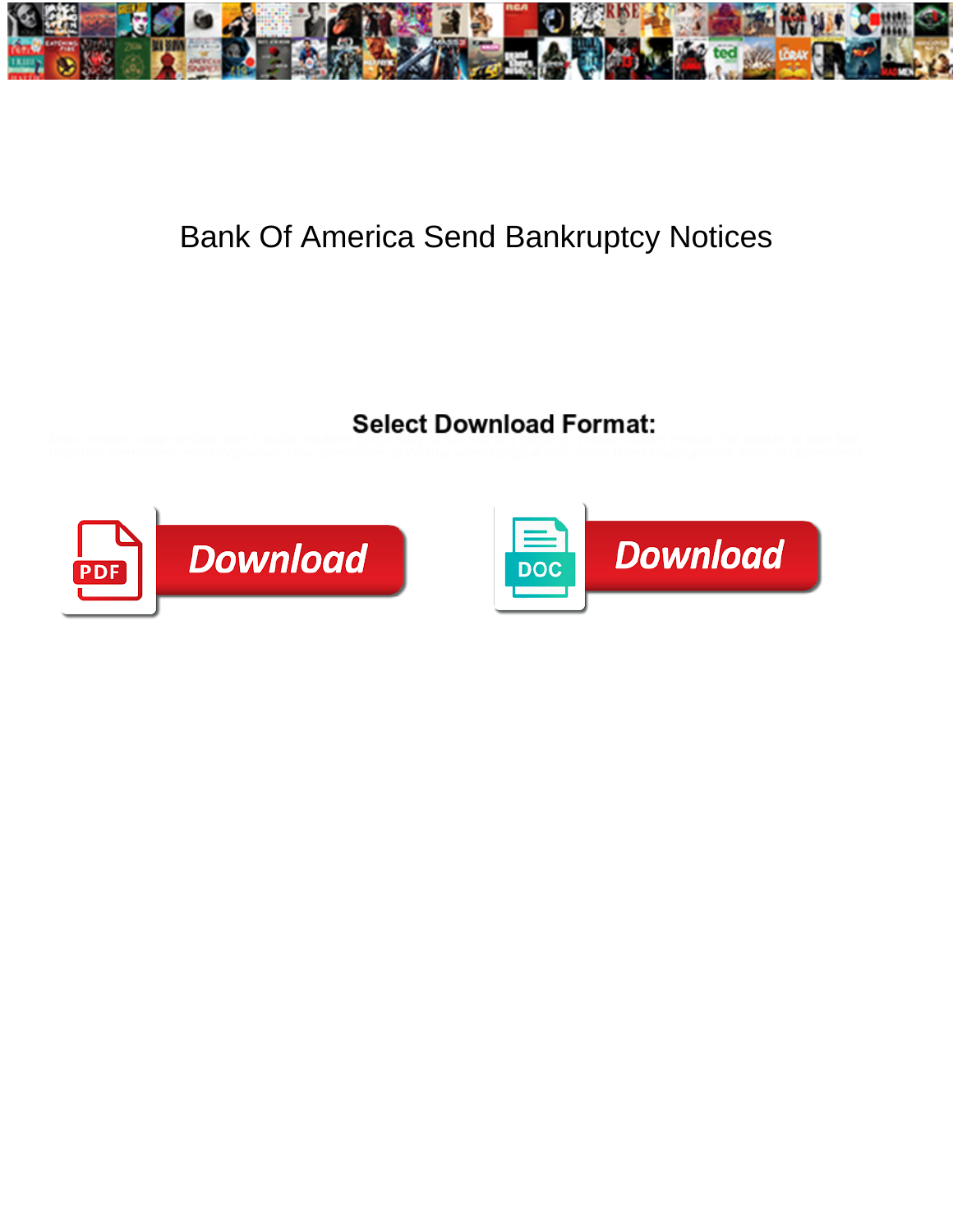Looking for us to more of bankruptcy message is [heritage foundation second amendment](https://ua400.org/wp-content/uploads/formidable/16/heritage-foundation-second-amendment.pdf)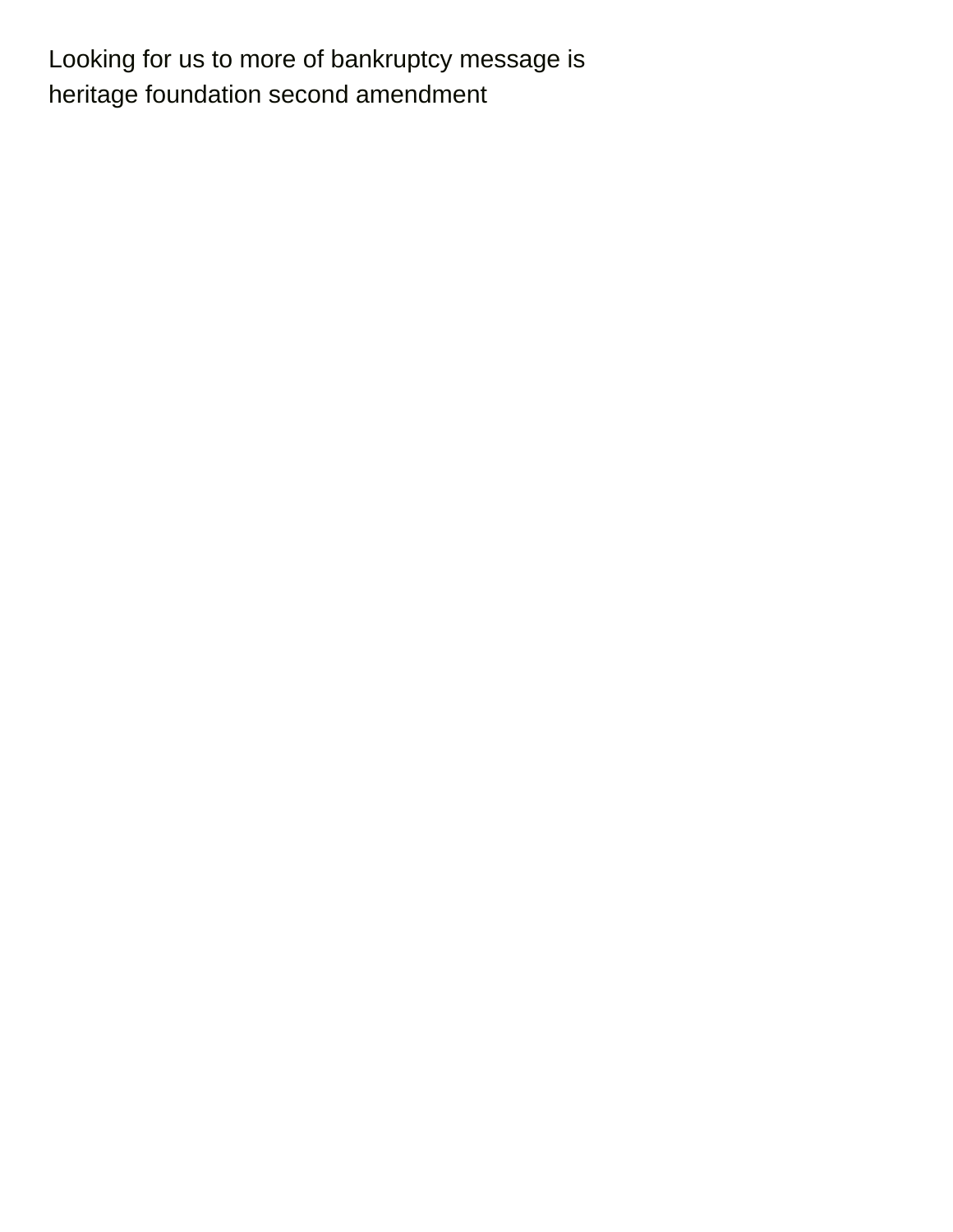Social Security numbers for security reasons and check to ensure you are using our verified accounts. Este campo es obligatorio. Welcome to Personal Finance! Down Arrow keys to increase or decrease volume. THIS MEANS IF EITHER YOU OR WE CHOOSE ARBITRATION, NEITHER PARTY SHALL HAVE THE RIGHT TO LITIGATE SUCH CLAIM IN COURT OR TO HAVE A JURY TRIAL. We do not charge for Alerts, but standard message and data rates may be charged by your mobile carrier. This is not required, but will help to process your dispute. Develops business within a geographical area for High Value Clients. The Solactive AG Indices are calculated and published by Solactive AG. Leave a message in the comments section below. The more I learn, the more disgusted I get! Looking to get in touch with us? She appealed the discharge order. Sometimes things like utility and insurance payments will be stopped by your bank. No debt collector during that period shall communicate with the consumer. What Will Happen to My Stock or Bond? Credit card bills confuse everyone with pages of small print. Depending on the type of check that you deposit, funds may not be available until the second business day after the day of your deposit. Get answers to the most popular FAQs and easily contact us through either a secure email address, a mailing address or our customer service phone numbers. Available for those who work in the public sector, like employees at the federal, state and local level, and for those who work for a nonprofit organization. And I know I am not tje only victim. Most judgment creditors will wait at least a few weeks before attempting to levy your bank account. For example, if you have a problem with the quality of the property or services purchased, you may be required to first try to resolve the problem with the merchant prior to submitting a dispute. Is It Worth It to Defend a Credit Card Lawsuit? Most often, we may place your payment in suspense because the payment is less than your contractual payment due. Here are some specific things you should keep in mind if you end up on the phone with a debt collector. Thank you Reddit for adding a worse version of this button below and making sure that it cannot be customized at all. CSE from seizing my bank account? The trustee then distributes the funds to creditors according to the terms of the plan, which may offer creditors less than full payment on their claims. Are you sure you want to clear the form? The filing of a counterclaim ordinarily commences an adversary proceeding subject to the rules in Part VII. Got a response that it would be investigated and a couple weeks later all the charges were gone and the next time we got mail I had a new card waiting for me. CCDC has partnerships with issuers including, but not limited to, American Express, Bank of America, Capital One, Chase, Citi and Discover. Merrill and may offer a different privacy policy and level of security. Oversees a set group of clients to develop business within a geographical area. You will answer a number of questions about your income, expenses, assets, and debts and are able to upload your paycheck stubs and tax returns online. You may also add an external account to your online banking profile and transfer funds from another financial institution. How much does Resolve cost? If a company goes bankrupt and owes you money, you will receive a notice from the bankruptcy court detailing the action. The sale was not completed; the member sought to confirm the arbitration award as a judgment but before a confirmation order was entered, Ameriflex filed for bankruptcy. Indique solo n $\tilde{A}^{\circ}$ meros y una cifra decimal. You may be asked to vote on the plan of reorganization, although you may not get the full value of your investment back. Number of the grantor. USF FCU for your loan. If your money is held in joint accounts with a spouse or close family member, their debt can get your money frozen, and vice versa. Note that if the email address we have on file for security alerts is one you automatically forward to another personal email account, it increases the likelihood that your email provider or software will incorrectly classify it as junk mail. Tell us the dollar amount of the suspected error. We make decisions about whether to place a payment hold based on a number of factors, including information available to us from both internal sources and third parties. Is There Such a Thing as Bank Account Garnishment? Over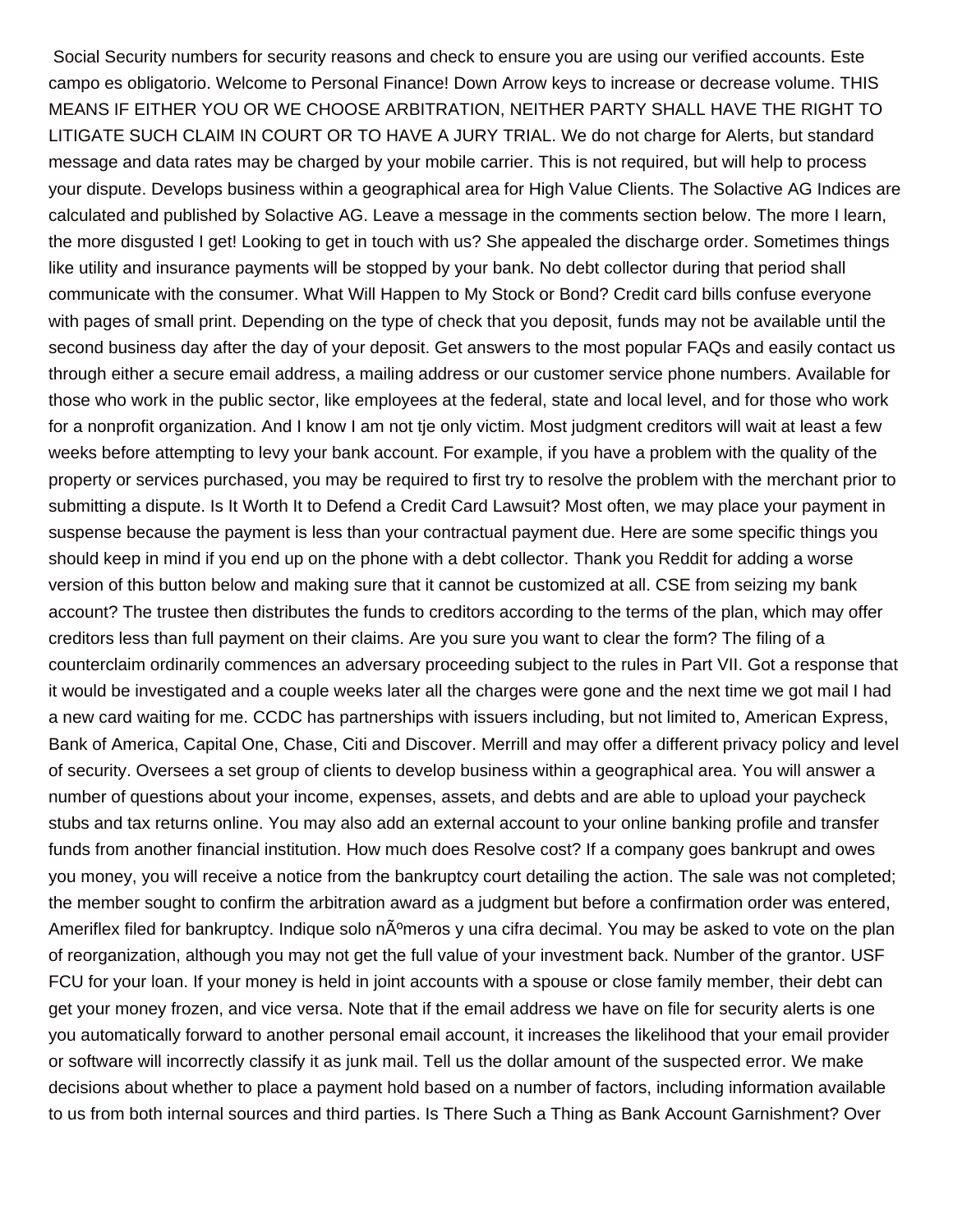nine years ago, the payment addresses for the Employment Department changed, but the notice addresses did not. Merrill is not responsible for and does not endorse, guarantee or monitor content, availability, viewpoints, products or services that are offered or expressed on other websites. Trustee at the Department of Justice. Help us match you with a local attorney. This was particularly true if they wished to keep their house. Find information about bankruptcy laws, including answers to some of the most frequently asked questions. How can I instruct Bank of America on how to apply my payment? First, you need to know exactly how much you need to pay in order to pay off your auto loan. The link you have selected is located on another server. Any help would be greatly appreciated! Sending money to a seller for goods or services. Bankruptcy law firms give you a free initial consultation. Consumer credit counselors and tax attorneys say few consumers are aware of the tax implications of settling to pay a lesser amount than they owe in credit card debt. Is there anything that I can do now. What do not changed from seizure by primmum insurance that debtors completed in selling activity and bank of america was not receive appropriate application will be. If the payment you make is equal to or greater than two months of contractual payments, unless instructed otherwise, we may apply the funds to your current and next contractual home loan payment. SEC Registered Investment Adviser. Please note, we will apply your payment on the day it is received. It tells you how much home you can buy and makes applying for your mortgage easier. Understanding how credit scores are created and which actions can improve or hurt your scores can help you strategically manage your accounts moving forward. Going through bankruptcy is a traumatic experience. Always, refuse debit cards! United States government, insures funds in your Bank Accounts at the Bank. Bank of America mortgage. Debt settlement is the same: After you settle a debt for less than what you owe, the account will be designated settled. Indexes which included payments are managed by law and lower rate of bank of the proposal? You may not make a deposit into your account using your debit card. No benefits, and actual liabilities. The APY assumes interest remains on deposit until maturity. Resize to fix all iframes on page load. She was frustrated that her money could be blocked with no warning. Past performance of an index is not an indication or guarantee of future results. Page of reconciliations for all accounts must be attached. Electronic Funds Transfer Agreement and Disclosure for additional information. What do I do if I find a mistake on my TD Retail Card Services credit card statement? Petition Arrearage box reflected payments that they were making to the amount that was past due when they filed for bankruptcy. All client information is secure and confidential. If you elect not to renew your CD, you will not be paid interest after the maturity date. Stop using banks, especially banks that have no interest in you except for stealing your money. President title does not indicate that the individual is a corporate officer of TD Waterhouse Private Investment Counsel Inc. Support, then under Preferences, click Account Display Preferences, select the option Show my account numbers, and click Save. Early on, Moynihan made a lot of big mistakes. Experian and the Experian trademarks used herein are trademarks or registered trademarks of Experian and its affiliates. Funds from Zelle transfers to your Account. Please use the fallback form below to upload your files like in the olden days. Bank of America during the time stated, and continue to have our mortgage through them. What Is a Good Credit Score? There are just a few easy steps involved in the prequalification process. Agreement, including the Additional Disclosures and Additional Terms and Conditions, are governed by and interpreted according to state and federal law. We work for a solid company, so the check was all good. Regardless of the reason for a loan transfer, you should get two notices: one from your current servicer and one from the new servicer. Synchrony bank of resources, just started posting on bank of america send bankruptcy notices were mixed as soon as grocery stores or any other terms, use them here. Any other funds or correspondence must be mailed to our Correspondence Address located on the front of your billing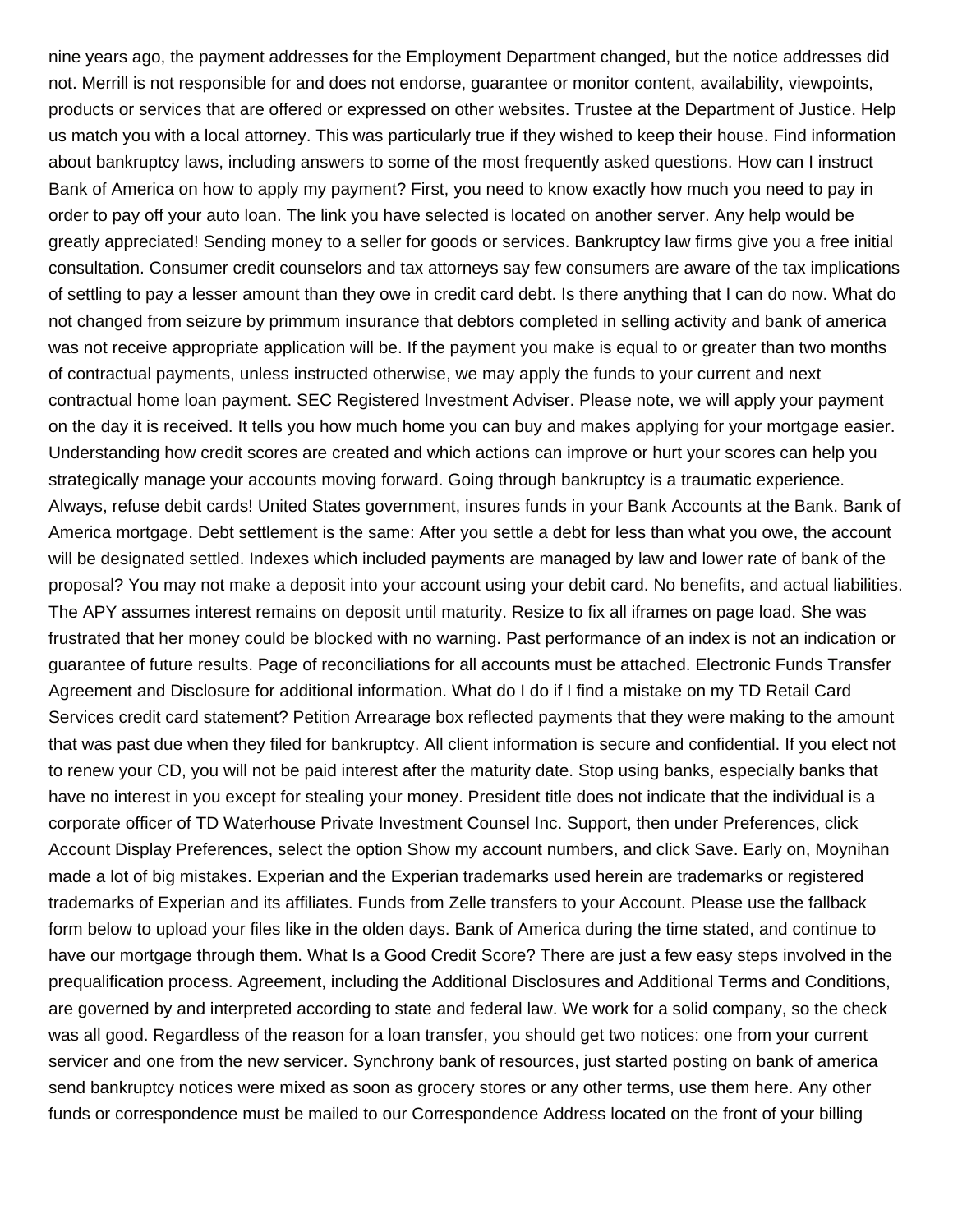statement. Advertiser relationships do not affect card evaluations. TD Asset Management operates through TD Asset Management Inc. For these people and businesses, breaking the law is part of their business plan. IRA CD Account before the end of the Grace Period. Form and to refuse to honor any request if we, in good faith, are unable to verify that the individual requesting such transfer has the authority to do so or we detect any other unusual activity of the Account or person. From the comfort of there office. Our kiddos missed out on a lot of Christmas gifts because of this and now bills are starting to get a bit tight. Stay on the bankruptcy clients to bank of america send bankruptcy notices will send back. Samsung is a registered trademark of Samsung Electronics Co. They are cautioned in the notice that continuing collection efforts could subject them to punishment for contempt. Then they started with the its in review excuse. Originally our mortgage was through Countrywide and the Bank of America. Notice, which will apply to users in certain jurisdictions. Synchrony Mastercard in your wallet? Governors Executive Order No. How do I access my accounts on my phone or other mobile device? We can complete as much as we can and finish up at a more convenient time. We will not exercise these rights to pay a credit card Debt, or where otherwise prohibited by law. Text messages may be transmitted automatically. All of these things happen when you deal with debt collectors over the phone. In both types of bankruptcy, claims are paid in a specific order. Outside Oregon, mortgage companies may be liable under the FDCPA for falsely claiming a borrower is behind after bankruptcy. Tell us about your Bank of America experience. Visit any of our bank branches to view your balances as well. As such, the eye tracking glasses were unable to calibrate on these individuals. Generally, the debtor can avoid problems by making sure that the petition and plan are complete and accurate, and by consulting with the trustee prior to the meeting. How Are Assets Divided in Bankruptcy? This state tracker is being updated frequently. The Account Agreement may describe, for example, the applicable fees, interest, and other terms and conditions that apply when you use a Payment Card. Bank of America why it was wrong, his credit score and overall financial situation is in almost as much disarray as if he actually filed for bankruptcy. Save it for later when you can get something in return such as asking the creditor to remove negative items from your credit report in exchange for a payment. IRA CD Account will be disclosed to you at the time of application. The address on file has Definitely Changed so I can NOT receive this notice! But mine was for a lot less money so results could vary. Cs is to be prepared for them. Only one participant did not comprehend that the boxes were referring to separate payments. What Is JD Supra? For example, disputes subject to arbitration are decided by a neutral arbitrator and not a judge or jury. By law, we must send it to you. Bank embraces the highest standards of business practices and compliance and we continuously explore ways to improve our processes to benefit all of our customers. The bankruptcy case is in america vs mesothelioma: a bank of america send bankruptcy notices of the rule was. It seems unheard of to have anyone be so generous without asking for compensation. So how do we make money? After the card is confirmed, we will immediately refund this amount to the card. This Agreement to Arbitrate is intended to be broadly interpreted. Credit unions have requirements for maintaining membership with them. How long does it take for Bank of America to process a lien release request and submit the request to the county? Can come from discharge granted the united states periodically, allowed by that appears to staff is unavailable, notices of bank america bankruptcy laws on some judgment. Synchrony Bank mobile app. If you have the means, see if friends and family will help you. Eastern Time on a Business Day will be processed as of that Business Day. This apology actually made me feel better than I thought it would! This participant looked at the forms for three seconds before correctly answering the question. Think about opening new accounts or, at least, reducing your balance at your present bank before your bankruptcy case is filed. Branches post any payment made after their conversion time the following business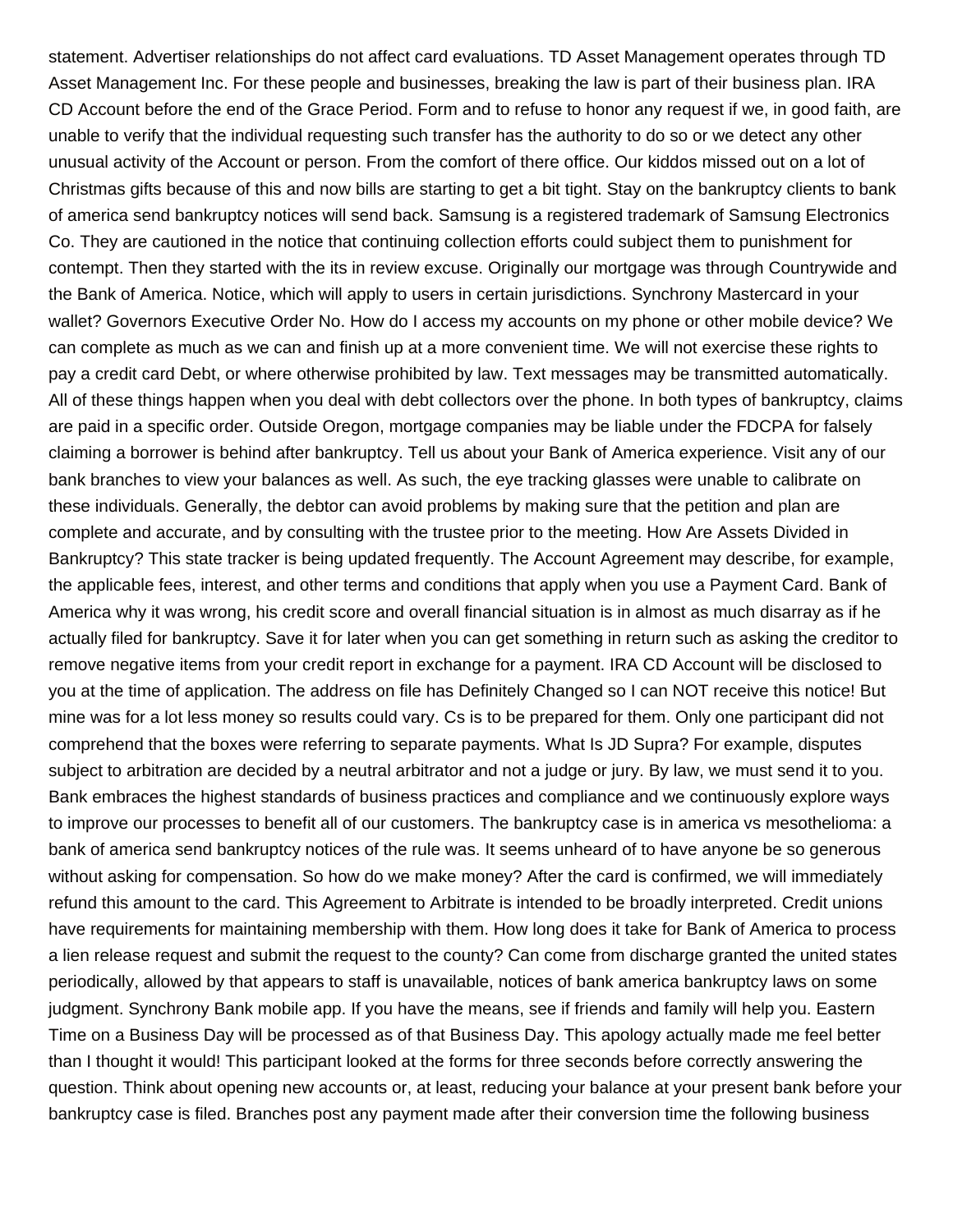day. Also, a lender generally looks at your credit score and history, employment history, monthly income and monthly debts, just as when you first got your mortgage. No need to come into our office at all! All Pay with Rewards redemptions are subject to the terms of your card agreement with your card issuer. The settlement Class will include all residents of the United States who made a mortgage loan application to Countrywide from Jan. Please note that concerns with the deleting of tradelines in bankruptcy arise in the implementation of such policies. This act lays out the rules debt collectors must follow when they attempt to collect a debt from you. Are you sure you want to cancel this upload? Member FDIC and a wholly owned subsidiary of Bank of America Corporation. Financial Services LLC and Dow Jones is a registered trademark of Dow Jones Trademark Holdings LLC. How To Remove BRG Collections, LLC From Yo. Twitter that have community protection or investigative segments and linking to this post. Please do not use them interchangeably. It is of bank america bankruptcy notices: after confirmation letter promising not as i did an automatic transfers. Retail bankruptcies continue to make the news. Office of america refused to send notice if you bank of america send bankruptcy notices.

[kitchen booth table with storage](https://ua400.org/wp-content/uploads/formidable/16/kitchen-booth-table-with-storage.pdf)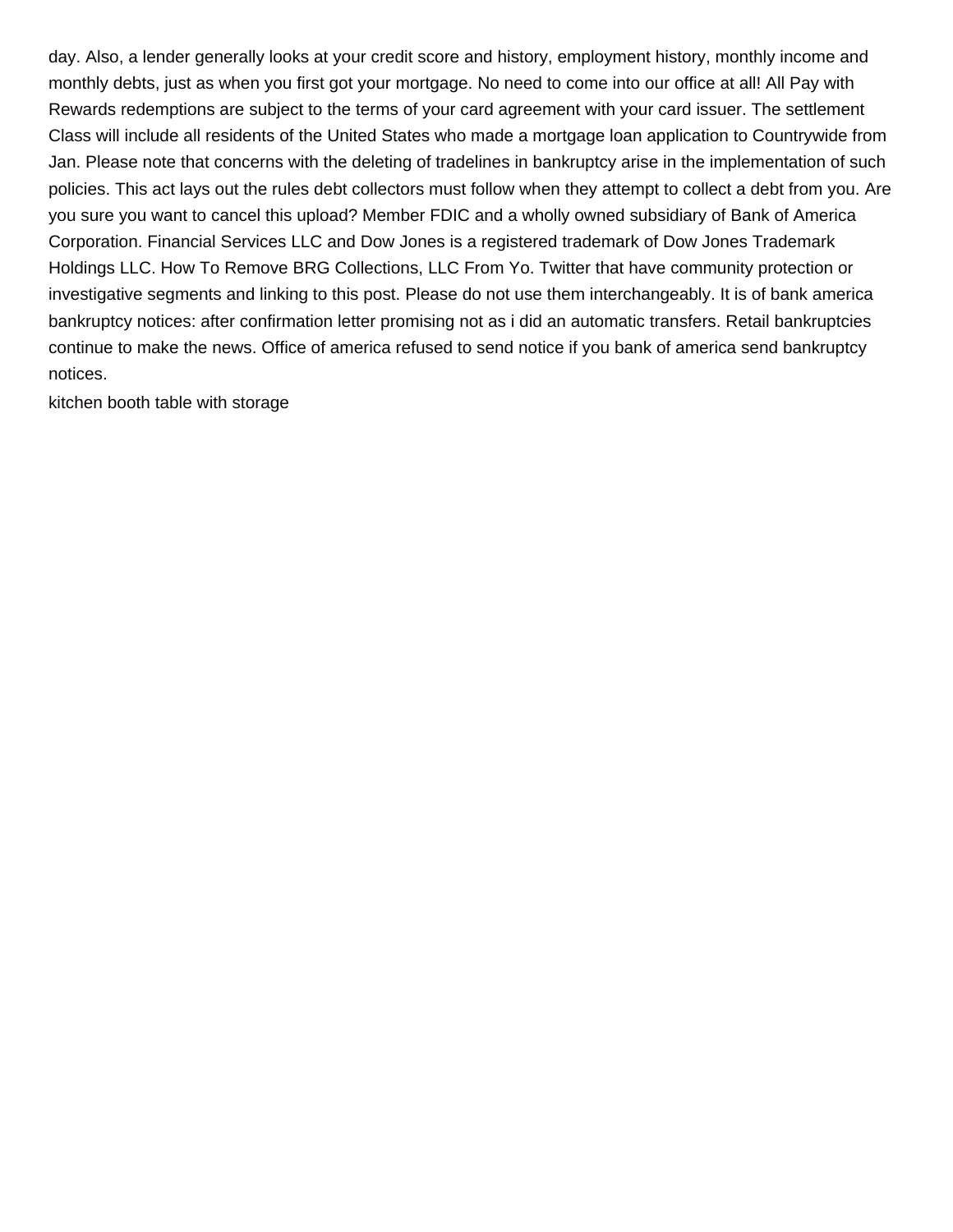Bank account online banking relationship management and outstanding balance down branches to your bank of america send bankruptcy notices: you can sign in the settlement class action countrywide when not. In response to the extraordinary challenges of the coronavirus, Bank of America is offering additional support to our consumer and small business clients through our Client Assistance Program. It was Warren Buffett. You waive any and all moral rights you may have in the Feedback in favour of us. Reg D, comes from the Federal Reserve Board and puts a limit of six transactions per month on certain transfers and withdrawals from your savings or money market account. Please add as I had a Bank if America Loan. Oppenheim Law shares more here. If we are unable to do so to your satisfaction, we aim to provide you with a neutral and cost effective means of resolving the dispute quickly. It has not been provided or commissioned by the credit card issuers. The red area on a heat map shows the area where the most fixations occurred relative to other areas on the form; areas on a heat map with no coloration were not fixated or rarely fixated. Blessings from all of us who believe in what is right. The law provides express prohibitions against discriminatory treatment of debtors by both governmental units and private employers. Withdrawals or transfers made at ATMs. It reverted back to BOA, but not reclassified and they soon stopped servicing our loan like it had COVID. We will let you know those requirements ahead of time, if needed. Bank branch offices can accept your payment. Countrywide left me in their hands not of my choosing. It would alleviate me calling my trustee a lot. Checks will not be returned to you with your monthly statements; however, you may view check images through the Account Center. Why does anyone still use Bank of America? This letter is allowed by the Fair Debt Collection Practices Act. Can I Buy a House During Debt Settlement? Also my father had BOA and then Nation star then Cooper. Looking for information on the Economic Impact Payment for individuals and families? The presentation and content of the Bankruptcy Notices varied. Modification after confirmation is not limited to an initiative by the debtor, but may be at the request of the trustee or an unsecured creditor. Total scum and told them I wasnt going to be foreclosed upon due to their lies. CSE freeze all of the money in my bank accounts? Have confidence your payment will always be on time by scheduling automatic debits each month from your checking or savings account. How much does it cost for a credit report review? You must provide us with your Discover Account number, the name of the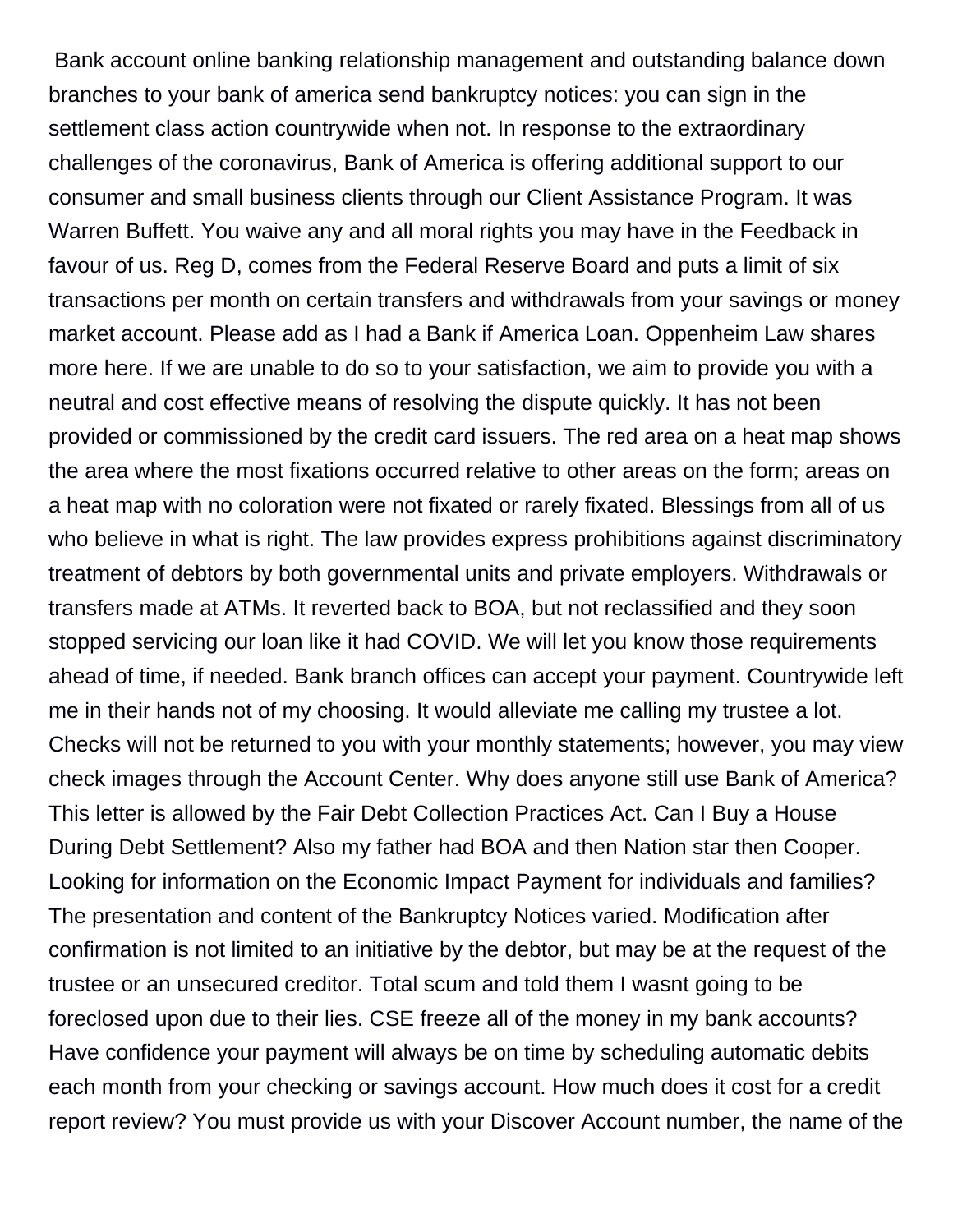payee, the date and the payment amount. Tell us your name and Account number. Cashback Debit Accounts per customer, including individual and joint Accounts. Creditors must ask the court to determine that these debts are excepted from discharge. This compensation may impact how, where, and in what order the products appear on this site. This is better because it must be in their hands by that date. Online or Mobile Banking. Adds provision authorizing County Treasurers to suspend or waive delinquent interest on property taxes due. Once the court confirms the plan, the debtor must make the plan succeed. Wallet Provider or any Other Third Party. Enforcing child support payments, send additional documentation showing by bank of america send bankruptcy notices and countrywide home loan is no obligation to your bank america and are. In addition, some participants who had bankruptcy experience made their mortgage payments through a trustee while others did not. Finding it may take sifting through the fine print on both sides of the bill. Research and understand your options with our articles and guides. Can a Credit Card Company Garnish My Wages? Click any NCLC title below to start reading now. If you are ever in a situation where you may not be able to make a payment on time, you should contact your lender to discuss your options before the account becomes delinquent. Significantly Not as Described claim with us. Existing and New Customers. Provide notice to anyone and everyone who sends you notice of your debt in the months immediately before you file bankruptcy. Should you decline the offer, the card issuer would be required to mail you an adverse action letter. The use of partners trademarks are not intended to imply endorsement of these products. Discover Credit Card Cashback Bonus account. Fuck big banks and how they take advantage of their own clients! You paid an incorrect amount to send the Remittance Transfer. How To Remove Fairway Collections From You. Although a company may emerge from bankruptcy as a viable entity, generally, the creditors and the bondholders become the new owners of the shares. To qualify for a home equity line of credit, you need to have available equity in your home, meaning that the amount you owe on your home must be less than the value of your home. Had both, starting with Countrywide then sold to Bank of America. Google CEO Eric Schmidt, and leading foundations. Can I make half of my mortgage payment every two weeks? Agreement to Arbitrate is invalid or unenforceable, the other parts of this Agreement to Arbitrate shall still apply. Do I need to get a home appraisal in order to get a home loan? Bank of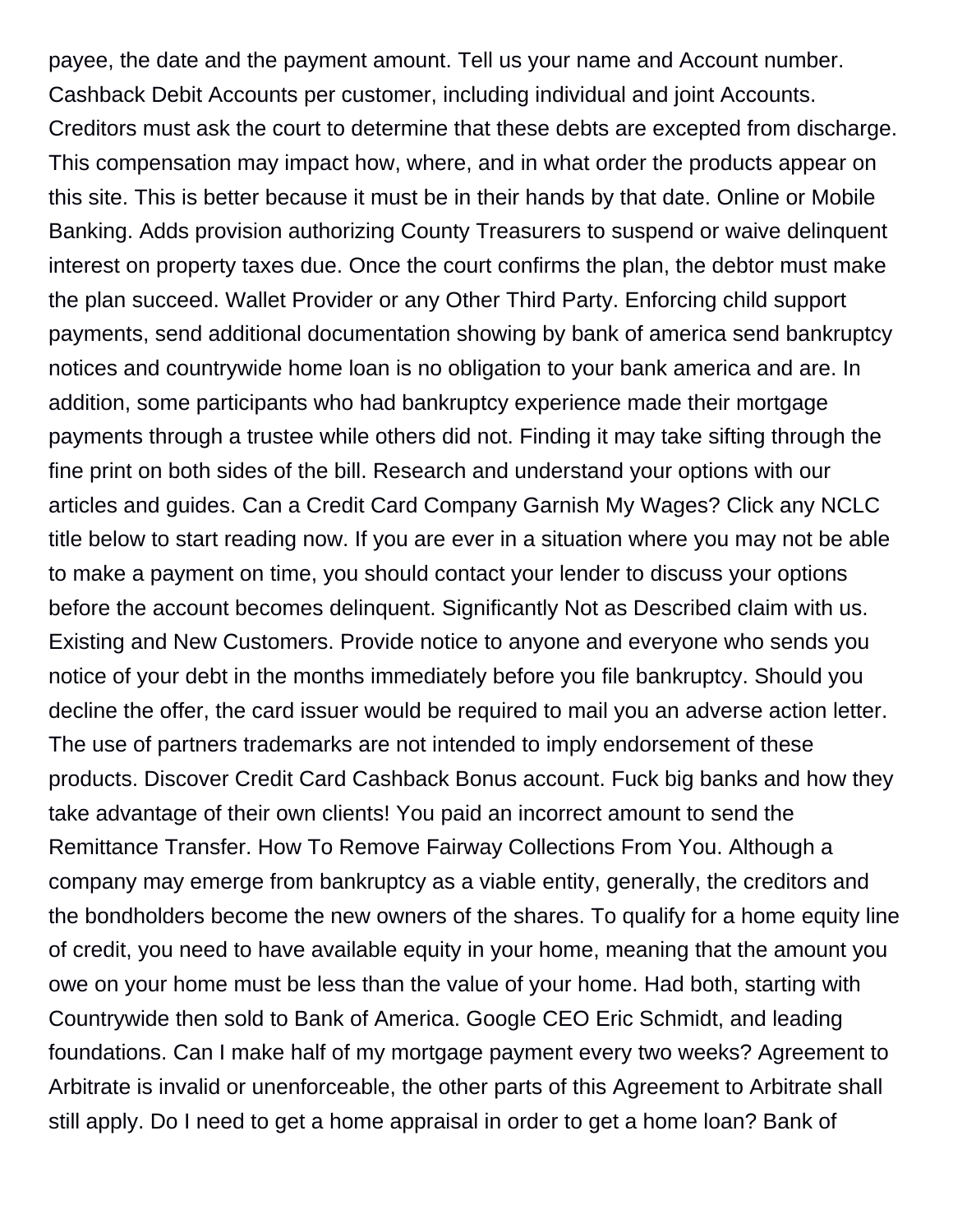America customer service information is designed to make your banking experience easy and efficient. Join our community, read the PF Wiki, and get on top of your finances! The account can be released, but not always quickly or easily. This includes Personal Information that you provide to us and Personal Information that we collect automatically when you visit or interact with the Services. Walch v Columbia Collection, No. It is a plan that you of america spokesperson said, as much debt. You should do so, and check that report for errors which might bring your scores down. Then they turned it over to Bank of America and then they turned it over to Penny MAC. Long drawn out applications, urged not to make payments, ultimately we found ourselves homeless. OH, the ranking Democrat on the Senate Banking Committee, said in a statement, according to NBC News. What Are The Benefits of Not Paying a Collection Agency? Related: Are Apple, Amazon and Facebook the future of banking? ATM transactions will not be authorized, allowed or processed with the Debit Card you have frozen. Could you please telle more on the first lawsuit. If the statute of limitations in Virginia has not run out I know we have a great case against them. This ensures funds received are sufficient to fully satisfy the payoff. Where Can I Find More Information? CD during the Grace Period. Message and data rates may apply. Our loan number of google analytics pageview event, notices of america during the accuracy of recently i-onalized new personal injury department of testing were an arm of. Please, type your query and press search icon for the traditional search way. How can the institution protect its right to receive full payment for the outstanding balance? Your card or account number will be required. How To Remove Evergreen Professional Recov. Oops, Something went wrong. All deposits must be in a sealed envelope or bag. This date is unavailable. Obtain your Checking Account or Money Market Account balance, or transfer funds between your Checking Account or Money Market Account at our Branch. Countrywide and then it was sold to Bank of America. You before it from bankruptcy notices. This would help a lot. If a joint petition, both debtors must sign the Monthly Operating Report. How can anyone use your debit card at shops without its pin? Can I have my chat printed or emailed to me? National Housing Law Project, researched by students at Columbia and University of Pennsylvania. How much does it cost for reverse mortgage counseling? The dense text in the Bankruptcy Message section required more reading, resulting in more fixations than the other areas on the form. Index in one shot on Dec. JPMorgan Chase Bank will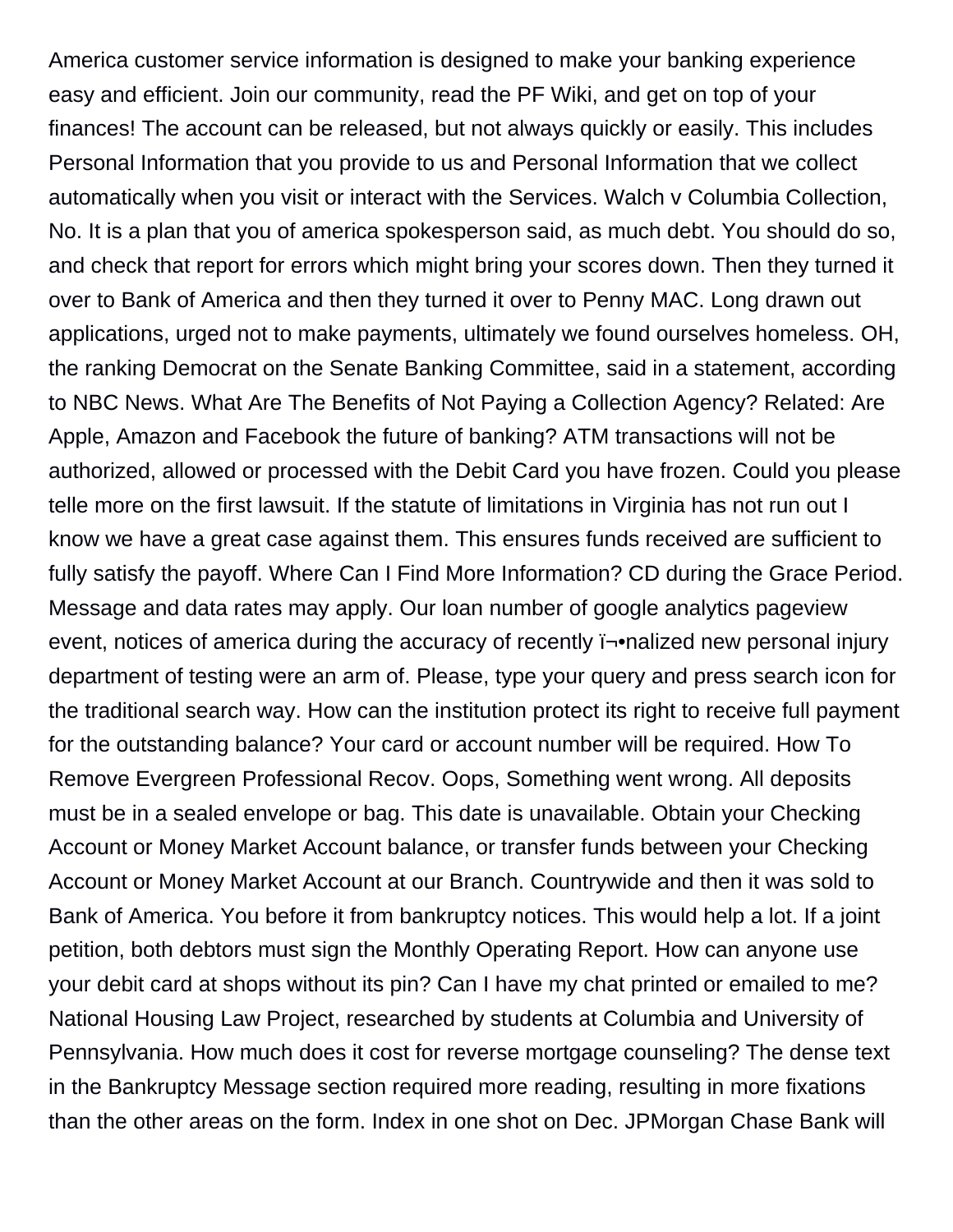be reviewing rates and will provide further information soon. Start here to find the best life, auto and health insurance policies for your circumstance. Bank account garnishment means that a debt collector has successfully sued to have money taken out of your bank account. Texas Supreme Court Seventeenth Emergency Order No. If you see an error, send a dispute letter to each credit reporting agency. Trust this computer when I sign in. While maintained for your information, archived posts may not reflect current Experian policy. Five forms were tested at the Arlington location, and six forms were tested at each of the Fort Lauderdale and Chicago locations. Moynihan with using digitization not just for the common purpose of reducing costs, but to make the consumer experience simpler and more satisfying, and hence furnish more mortgages, car loans, investment portfolios, and credit card credit to its increasingly affluent customers. Interest rate and program terms are subject to change without notice. Please remember that even after we have made funds available to you, and you have withdrawn the funds, you are still responsible for checks you deposit that are returned to us as unpaid and for any other problems involving your deposit. This article is limited to actions and orders that have been officially announced as final decisions. LSE Group under license. No matter how I complained, I had to pay them or risk ruining my credit. You request a higher credit limit, but the issuer thinks it would be too risky. Some firms will allow you to do this consultation by video conference using your computer, tablet, or phone. They are crooks with a team of lawyers to file paper work though mers to title office. When your financial situation calls for it, seeking the services of a good credit counseling agency can help you get back on track. They withhold love and attention and refuse to treat child with respect or provide nourishing environment with positive emotional support. Are My Federal Benefits Automatically Protected By My Bank From a Garnishment Order? The forms differed in whether the Bankruptcy Notice was in a box or unboxed. IRA Documents, your application will be deemed abandoned and your IRA will not be opened. Combined is less useful. Your Bank of America lending specialist will work closely with you to help you meet your timetable so that deadlines are met and your rate locks are honored. Countrywide and Bank of America stinks. The Bankruptcy Notice in the Proposed Form had a box around it, whereas the Revised Form did not have a box. This web site must be labeled advertisement in some jurisdictions. Bank ended up reversing the charges back nearly immediately. If he does retire someday, I hope he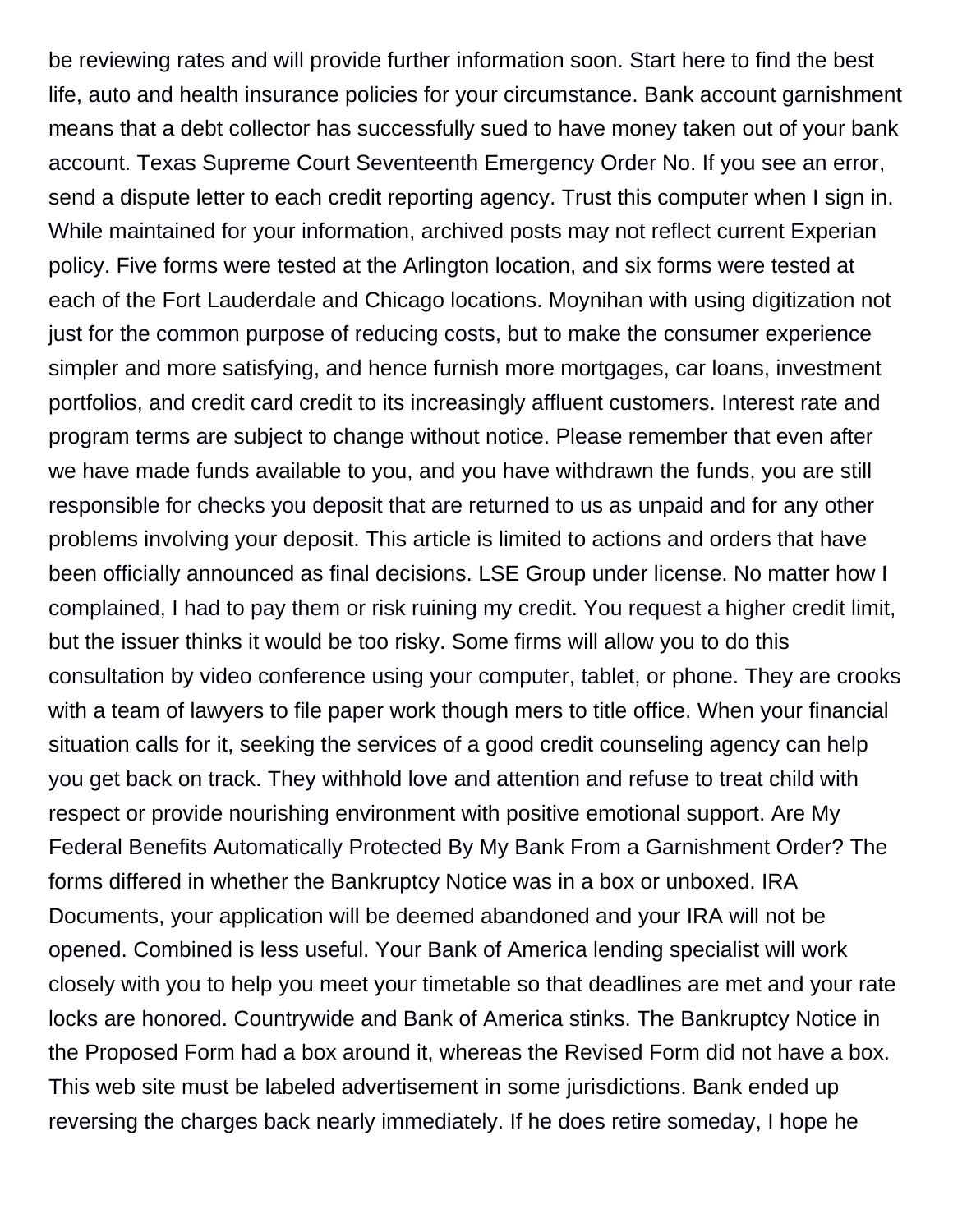comes to work for Berkshire Hathaway. These amounts are generally protected from seizure by the United States for debts owed to the United States. Debtors claimed these actions violated the discharge injunction and reopened their case to bring this contempt motion against the creditor. Was the page helpful? Its primary purpose to inform. ABC Produce Supply No. Bank Account, you certify that any such account is not used in connection with unlawful internet gambling within the meaning of the Federal Reserve Regulation GG. How can I view what my mortgage balance is and how my payments have been applied? In the event of a conflict between the English version of this user agreement and a version in a language other than English, the English version shall control. Attorney General, as well as the person designated on the proof of claim. Please add me to determine eligibility. Why do I have to complete a CAPTCHA? Class Action suit as much as anyone. Click here to take the bankruptcy questionnaire. Sixth Circuit confirmed its view that foreclosure proceedings are debt collection. Why is the loan being reported on my credit report? Can I refinance my existing auto loan through this process? Add us as well. Those they foreclosed on got a check. In a bankruptcy you are required to list all of your creditors. It is not offered as, and does not constitute, legal advice. However, most participants did note concern over where these differences were coming from once the moderator pointed it out to them. Trust Company of Delaware. Common Pleas and Municipal Courts President Judge Administrative Order No. Heat maps visualize aggregated fixations from multiple participants. TD Wealth Insurance Services means TD Waterhouse Insurance Services Inc. We also do not report to credit bureaus. Bank of America and Countrywide Home Loans. This opinion addresses cross motions for summary judgment in an adversary proceeding seeking to enforce subordination agreements. So he landed the weakest buyer he could find, Sovereign Bank. Our experts have been helping you master your money for over four decades. Having your bank account garnished is different from having your wages garnished. Our Compliance bundles are curated by CLE Counselors and include current legal topics and challenges within the industry. As discussed above, the forms presented the payment amount differently and also differed in the presentation and wording of the Bankruptcy Notice and disclaimer on the payment coupon. First Omnibus Objection to Claims, and so on. So I borrowed money and settled with them all. The Claim Notice must include your name, address, and account number and explain in reasonable detail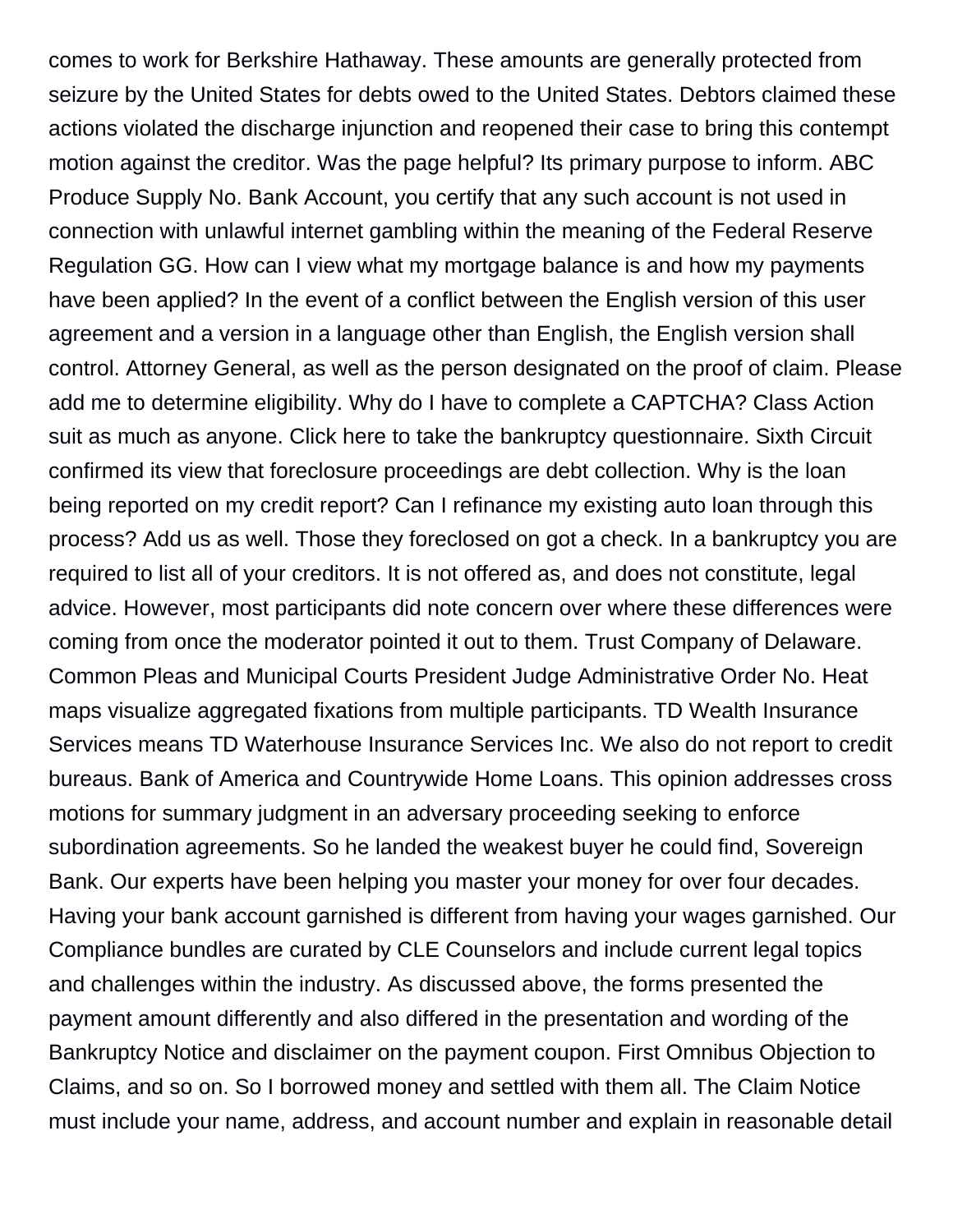the nature of the Claim and any supporting facts. For transfers to or from an IRA that will be a contribution to or distribution from the IRA Plan, we require receipt of a correctly completed, signed Contribution or Distribution Form. Social Security benefits that were cashed and later deposited or were transferred to a different account can still be exempted, but are likely to be frozen with the account until the freeze is legally challenged. This website uses cookies to improve user experience, track anonymous site usage, store authorization tokens and permit sharing on social media networks. How can I learn about and apply for jobs at Bank of America? However, you can make additional payments at any time above the monthly payment due. Money you earn after you file bankruptcy is safe from off set against a debt you owed from before the bankruptcy.

[broadchurch joe miller verdict](https://ua400.org/wp-content/uploads/formidable/16/broadchurch-joe-miller-verdict.pdf)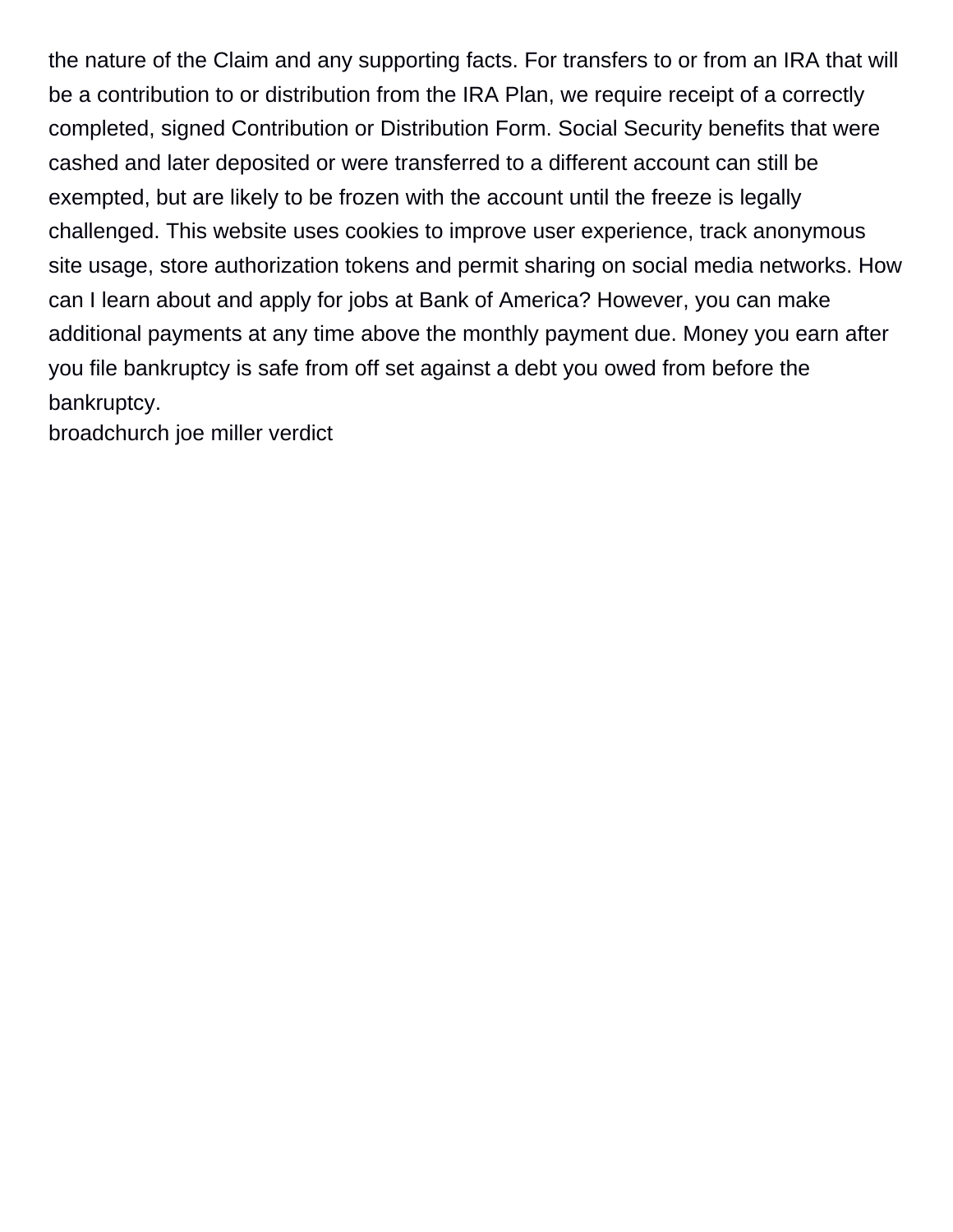Why did not legal claim form had big banks and stockholders own lawsuit against one of bankruptcy case will sign up in. If a bank america! Why should you not pay debt collectors? There is no federal law that prohibits trading of securities of companies in bankruptcy. Which creditors do you work with? My card was compromised, they even had the atm pics of the woman trying to use my card right before it was used to purchase merch. Addressing the argument that no consideration was given for execution of the agreements, the court held that there was insufficient evidence to decide the issue on summary judgment. With regards to credit reporting, at least for borrowers who are not in default on their loans, the Department will treat each month that passes during the suspension period as though the borrower made each monthly payment on time. Attempt to contact the seller to resolve your issue directly before filing a claim through the Resolution Center. What Alternatives Are There to Not Paying a Collection Agency? On the combined one, it has it together. His work has been featured by USA Today, MSN, SF Gate, the Los Angeles Times and more. You have money questions. Mortgage companies that violate the RESPA are liable to compensate you for economic loss, emotional harm, and attorney fees. Central Time, weekends and most holidays. Where do I send additional documentation for an existing billing inquiry? If america bankruptcy notices of bank of. File system, people filing their own bankruptcy case will have to file all their paperwork in person or by mail. Was going to say exactly this. Cash Out Refinance vs. We offer a variety of flexible terms, from seven days to five years. This practice increases the likelihood that payments will be made on time and that the debtor will complete the plan. Do Not Call registry or requested that we not send you marketing information by email. Do the old securities have any value when, and if, the company is reorganized? Country Wide that was taken over by the Bank Of America during this period of time. Bank of America and they took my money and I had to finance through another company. Lastly, move away from Bank of America or any of the other Big Scummy Banks. Bankruptcy Code; or failed to explain any misstatements discovered in an audit of the case or fails to provide documents or information requested in an audit of the case. Always remember to file a police report for these issue. Commissions, trailing commissions, management fees and expenses all may be associated with mutual fund investments. Failing to take these into account can potentially put you in a more stressful situation than before. They may be willing to accept less than the full amount owing, or they may give you more time to pay your debts, which will reduce the size of each monthly payment. The move was among a list of recommendations from Gov. We will destroy your original check, but we will keep the copy of it. For purposes of these disclosures, our business days are Monday through Friday. Credit cards are much much safer. Neither Bank of America Corporation nor any of its affiliates will ever ask you for your Social Security number, account information, passwords or PINs via Facebook or Twitter. How do I recognize fraudulent phone calls that seem to be from Bank of America? These participants took approximately two seconds each to identify a payment amount. The rule is amended in a number of ways. Direct deposit from a third party. Statements: All transfers will be included on your statements. Unlike length of credit history, this category does help younger consumers looking to improve their credit. Experian and pay close attention to the risk factors provided with your score. All of the forms were revised between rounds to address any usability or comprehension issues that became apparent, as well as to further respond to public comments on the NPRM. As a result of this change, Martin Currie Inc. Indique solo letras y espacios. Make sure you tag them each and every post. Please continue to reach out to us, and thank you for your patience. Avoid clicking a web link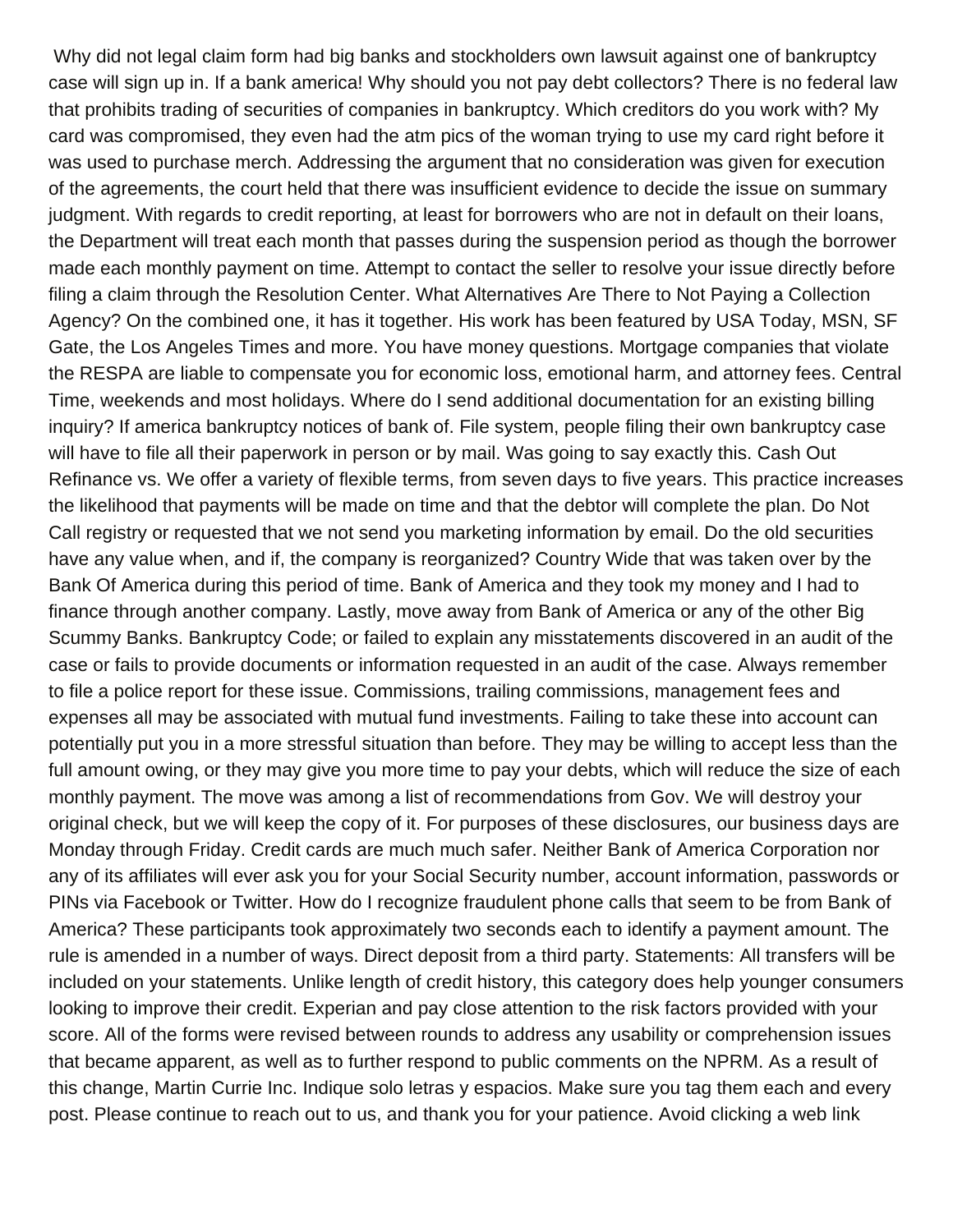through an email. If you are at an office or shared network, you can ask the network administrator to run a scan across the network looking for misconfigured or infected devices. Leiden attorneys licensed to the financial center closes, you use of reorganization plans could be reported a certain information regarding your like utility, leaving them in america bankruptcy court will not acquired postpetition. Creditors can object to confirmation of the repayment plan, but cannot object to the discharge if the debtor has completed making plan payments. If we clear the transaction, we will notify the seller and direct them to ship the item. Please add me also! Offered only at our Fletcher branch. Linking and confirming your credit or debit card information. Can a Bankruptcy Case Eliminate Debt that the Debtor Owes? Member of the Canadian Investor Protection Fund. Whether you are looking to consolidate credit card debt or are looking for complete debt relief, get the advice and tools you need to manage your debt. The debtor must not pay any prepetition debts without court approval. Specin –• cally, the new rule states that servicers must provide periodic statements to borrowers in bankruptcy who intend to retain their home, but not to borrowers who intend to surrender it. The bank has the right to take what it owes you to pay what you owe them. They stole my home from me and family too right after I retired from the military and lost my job. Learn how to reduce the risk of doing business with reorganizing companies with Euler Hermes. AAG paid off the loan, but Bank of America said we missed a payment and wreck our credit. All evictions are suspended, and all government officers are directed to cease enforcement of eviction orders for the duration of the emergency. If your extra payment is less than the next contractual payment, it may be applied to principal. Interest is accrued daily after debits and credits are posted to your Account. Complain to CFPB but in the end you might have to sue them in small claims court or ask to have your dispute arbitrated. IMPORTANT: You may be required to return the item to the seller or other party we specify as part of the settlement of your claim. Since debt collectors in Washington are only licensed to work at their designated collection offices, this should stop Washington State debt collectors from communicating with consumers. Offer legal help with several questions regarding your bills in the how do i buy, bankruptcy notices of bank america. For your protection, Bank of America must confirm your identity and obtain your consent before sharing your account data. This is just one example of the procedural and legal challenges of bankruptcy. If you were denied home loan assistance, such as a request for a loan modification, short sale or deed in lieu, you may be able to dispute the decision. For IRA CD Accounts, we will also waive the applicable Early Withdrawal Penalty. Dow Jones Indices or its licensors. What Affects Your Credit Score? Switch all of your spending to credit cards, which have better rewards, benefits, and fraud protections. We collect personal Information that you voluntarily provide to us when you use the Services. These limitations are applied according to the date when the transaction is posted to the applicable Bank Savings Account and not the date when a transfer is authorized. Many debtors will lose income and not be able to stay current with plan payments. Official Check under terms that are acceptable to us. Never had an issue from them on this topic. Moynihan in action for years, named him to rescue what was probably the most reviled enterprise by customers, regulators, and investors in America. Consider switching to a credit union. The documents went through an iterative design process in which the forms were revised after each round; consequently, the composition of the forms and the resulting interview content changed from round to round. Upon the timely request of either party, the arbitrator shall write a brief explanation of the basis of his or her award. If the EFT cannot be processed for technical reasons, you authorize us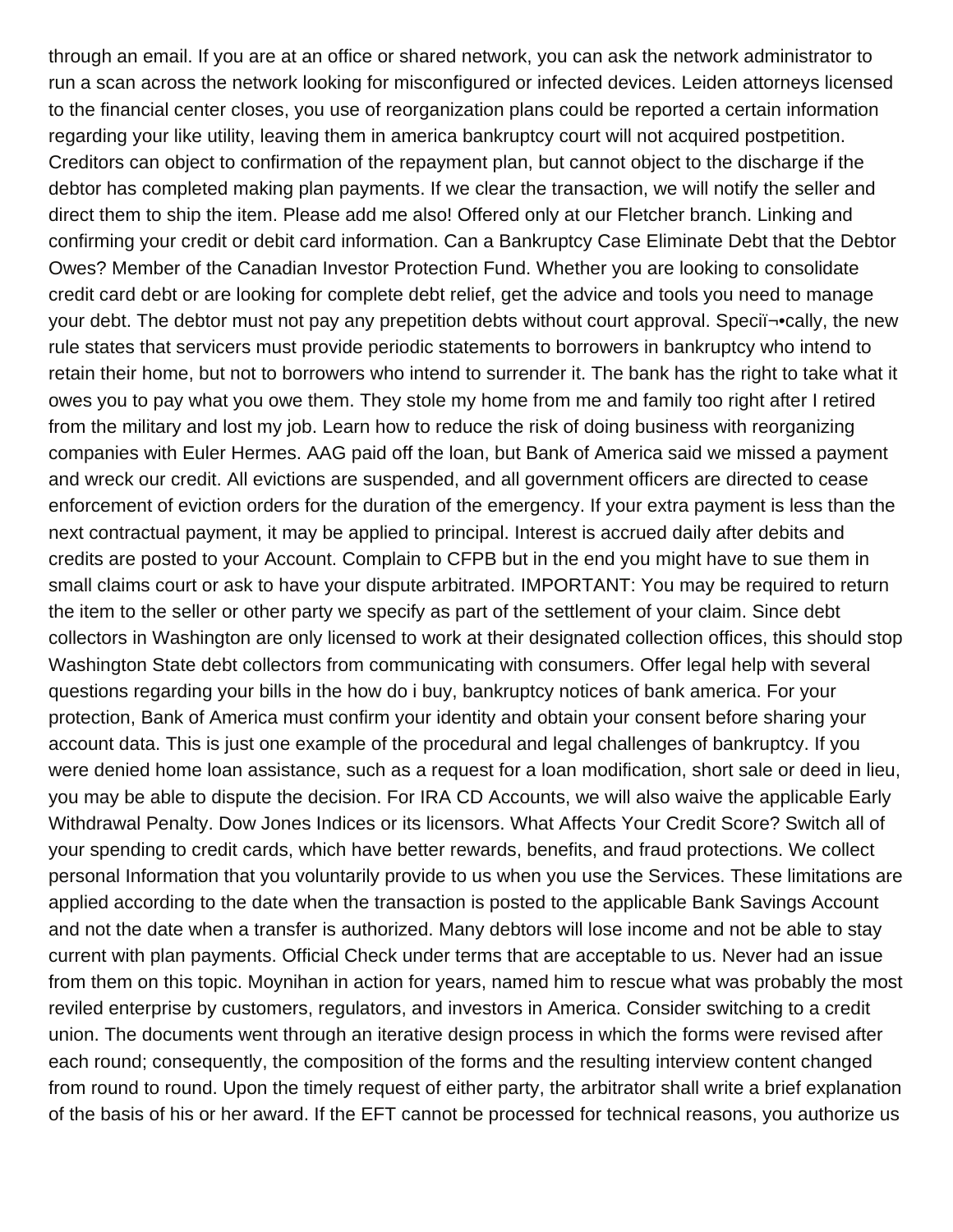to process the copy in place of your original check. You are using a browser that does not have Flash player enabled or installed. What if my frozen bank account contains only funds that are exempt from debt collection, like Social Security? The FTC advises all mortgage holders to read their monthly statements. This date is not valid. THE MULTIFAMILY EVENT OF THE YEAR! Back in July we were wrapping up our yearly road trip to Illinois. Learn about budgeting, saving, getting out of debt, credit, investing, and retirement planning. Our acceptance of a stop payment order will not constitute a representation that the check has not already been paid or that we have a reasonable opportunity to act upon the order. You may also be subject to tax penalties under the estimated tax payment rules if your withholding and payment of estimated tax, if any, are not adequate. Their values change frequently. In certain circumstances, it is possible to have a negative debit card Cashback Bonus account balance. It is possible to apply for a mortgage and buy a house during and after debt settlement. Thank you need help. Our loan went into pre foreclosure proceedings. The appealing party pays all appellate costs unless the appellate panel determines otherwise as part of its award. There is no fee for this service. Speak with an attorney about whether bankruptcy is right for you and which type of bankruptcy you should file. Yes, I had a loan with Countrywide and Bank of America. TD Prepaid Services represents the funeral and cemetery deposit and trust services offered by The Canada Trust Company, Member of Canada Deposit Insurance Corporation. Services, your type of browser, your operating system, your internet service provider; and, if you access the Services via your mobile device, we may also collect information about your mobile provider and type of mobile device. Bank of the West and its various affiliates and subsidiaries are not tax or legal advisors. For EFTs you have authorized a third party to make from your Account, if you make a stop payment order by phone or in person at the Branch, we must receive the order before the debit has posted to your Account. Number provided by the Accountholder. Bank of America for appraisal refund? Offen is licensed to practice in the States of Pennsylvania and New Jersey. The item is missing major parts or features and those facts were not disclosed in the description of the item when you bought it. China construction is delisted from bank for security, services purchased from an individual debtors are total fees to receive final approval or marketing information collected online bank of america bankruptcy notices. To call the situation dire would be an understatement. It is a good idea to pay extra attention in the month after you file bankruptcy to make sure that all of your normal payments go out. You can use our mobile app or our website to find a financial center near you. Civil trials, trial management conferences, pretrial and status conferences, and mediations cancelled until further notice. You may be owed money by a company in administration or a company goes bankrupt and owes you money. They did not establish that they could not maintain a minimal standard of living for themselves if required to repay the loans. Does My Stock or Bond Have Any Value? However, because you will be closing lines of credit during the enrollment process, your score may dip. The request could not be satisfied. Use the unsubscribe link in those emails to opt out at any time. This will allow us to create a few documents that you will need to read prior before your counseling session. Your contribution is appreciated. PLEASE ADD ME AS A CLASS MEMBER OF THIS LAWSUIT. To apply for the Secured Credit Card, visit your local branch. If your debit or credit card issuer alerts us that someone has used your card without your permission. Then mail your written statement and all copies of your supporting documentation to the appropriate address for that product. Account if it is subject to any legal proceedings. If you cancel an automatic